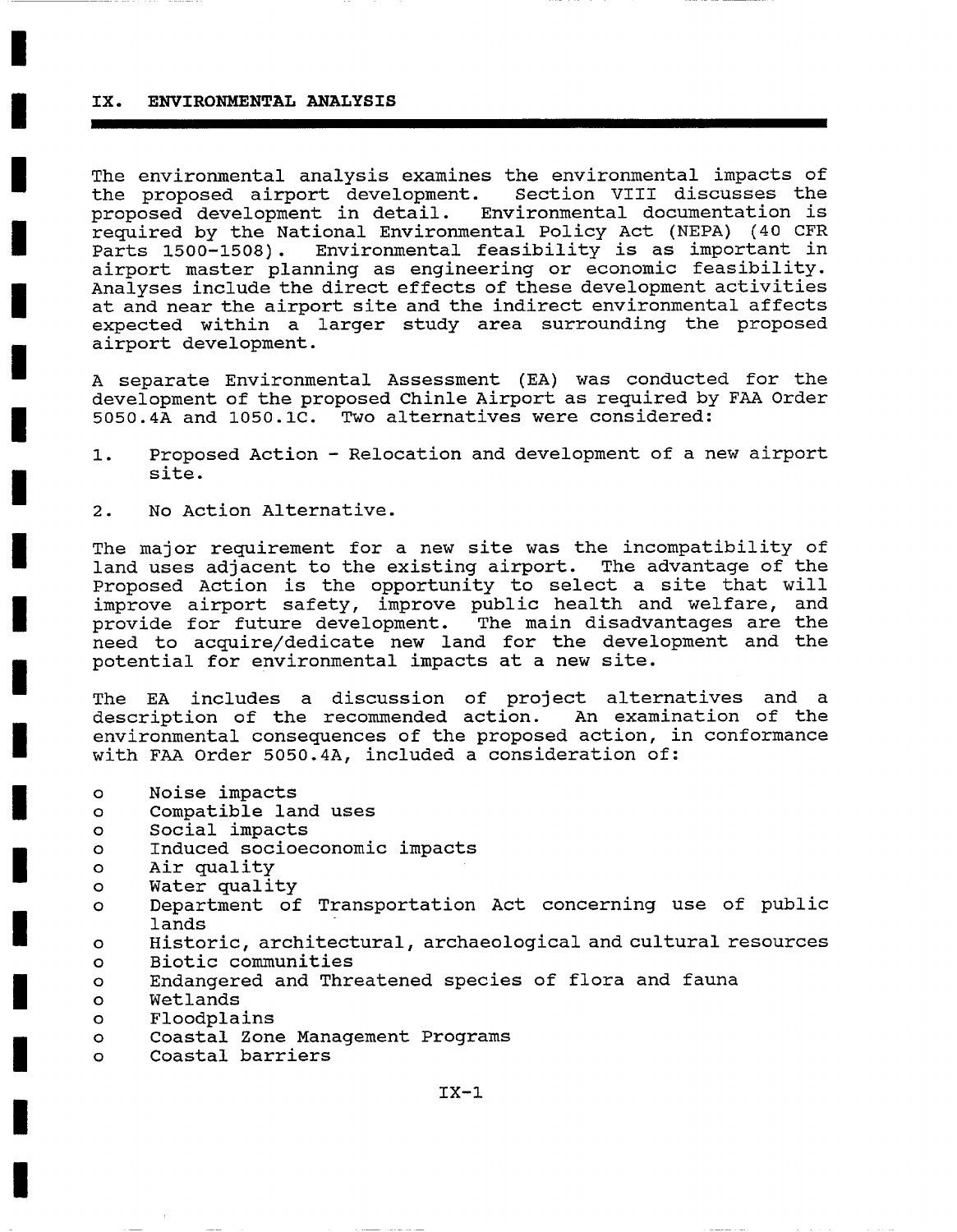- o Wild and scenic rivers
- o Impacts on farmland
- o Impacts on energy supplies and natural resources
- o Light emissions
- o Effects on existing Federal, state, regional, local and Tribal land use policies and plans

Table 9.0 is a summary of the environmental impacts. Figure 9.0 identifies the location of the 100-year floodplain. The airport is located above the 100-year floodplain. Based on the findings reported in the EA (Appendix D), it is recommended that a Finding of No Significant Impact (FONSI) be awarded for the Proposed Action. Clearance for project approval is requested.

### **Noise**

According to a study published by the United States Department of Transportation (DOT) (1977), aviation-related noise significantly impacts approximately six million people in the United States. The effects of this noise range from mild annoyance of residents in areas adjacent to active airports to disruption of natural habitat, to genuine physiological damage to human beings who are in close proximity to high concentrations of noise for long periods of time.

Noise, defined simply, is unwanted sound or sound which disrupts normal activities. The determination of that point at which sound becomes noise to most people is affected by many factors and is, at best, an inexact science.

The Environmental Protection Agency (EPA) has identified noise levels considered requisite to protect health and welfare with adequate margins of safety in terms of day and night levels (Ldn). Levels in excess of Ldn 74 are considered to effect loss of hearing. Ldn 55 or greater will produce interference with outdoor activities and annoyance in outdoor residential areas and farms.

The Department of Housing and Urban Development (HUD) has published noise abatement and control standards in an effort to separate uncontrollable noise sources from residential and other noise sensitive areas, and to prohibit HUD support for construction within sites determined to have unfavorable noise exposure conditions. A rating of less than Ldn 65 is considered acceptable for residential development. Ldn 65 to 75 is defined as discretionary and a rating of more than Ldn 75 is considered unacceptable for residential development.

The FAA environmental analysis procedure does not require a noise analysis for proposed actions involving Design Group I and II, General Utility Airports (FAA Order 5050.4A) whose forecast operations in the period covered by the EA do not exceed 90,000 annual adjusted propeller operations or 700 annual adjusted jet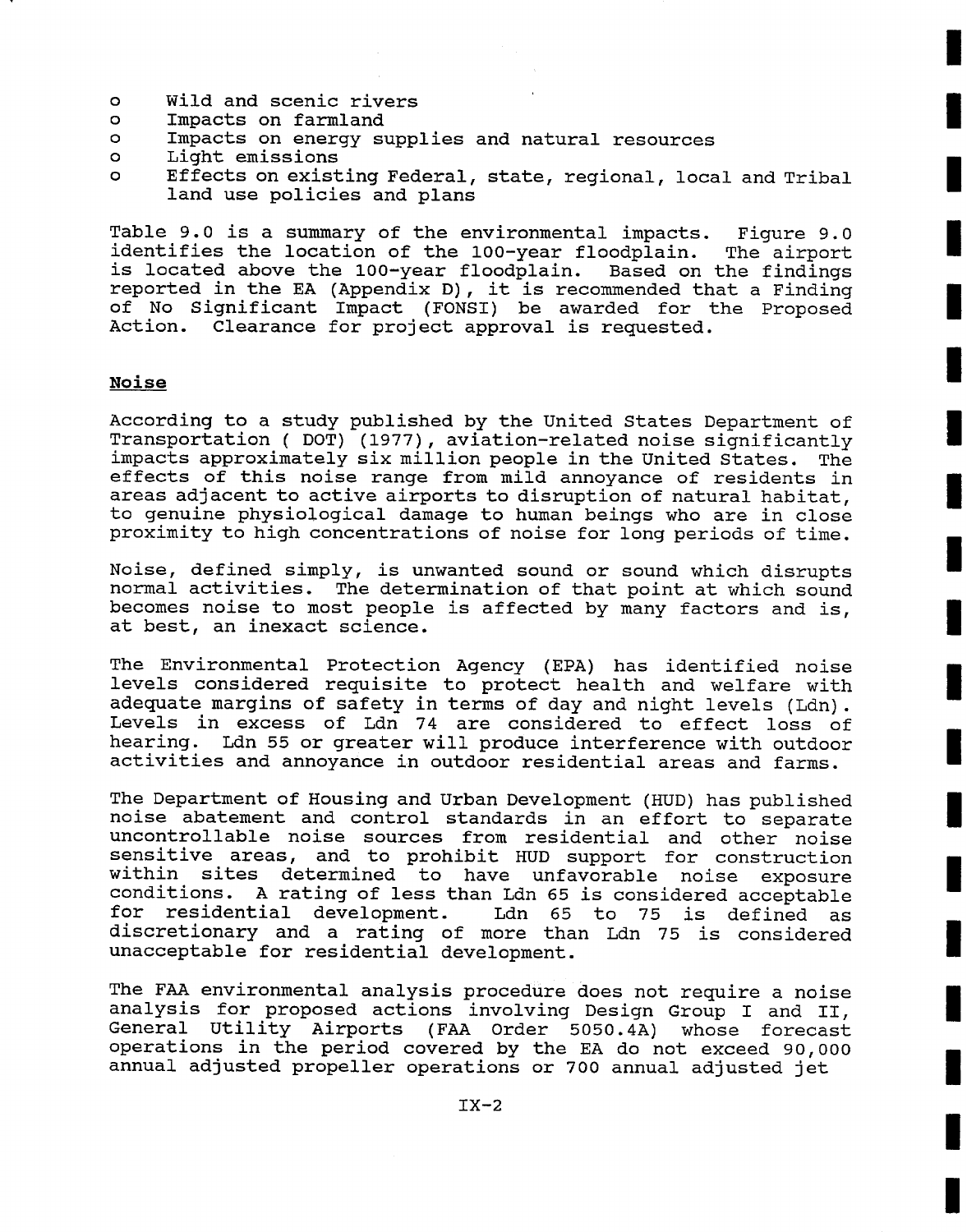### TABLE 9.0

H

H

П

H

R

H

I

Г

H

П

H

П

I

## **COMPARATIVE SUMMARY OF ENVIRONMENTAL IMPACTS**

|                                                                                 | <b>ALTERNATIYES</b>                                                                                               |                                                                                                     |  |
|---------------------------------------------------------------------------------|-------------------------------------------------------------------------------------------------------------------|-----------------------------------------------------------------------------------------------------|--|
| <b>ENYIRONMENTAL</b><br><b>IMPACT CATEGORY</b>                                  | (PROPOSED ACTION)<br><b>RELOCATION &amp; DEYELOPMENT</b><br>OF NEW AIRPORT SITE                                   | <b>TAKE NO ACTION</b>                                                                               |  |
| <b>NOISE</b>                                                                    | No Significant Impact                                                                                             | Would continue to disturb<br>Chinle residents                                                       |  |
| <b>COMPATIBLE LAND USE</b>                                                      | Recommend development of land use<br>compatibility guidelines to protect<br>airport community, residents and town | Incompatibility of adjacent<br>land use would continue to cause<br>potentially hazardous conditions |  |
| SURFACE TRANSPORTATION<br>AND GROUND ACCESS                                     | No Impact                                                                                                         | No Impact                                                                                           |  |
| SOCIAL IMPACTS                                                                  | No Impact                                                                                                         | Continuation of potentially<br>hazardous conditions to<br>airport users                             |  |
| INDUCED SOCIOECONOMIC<br><b>IMPACTS</b>                                         | Temporary increase in employment<br>due to new construction; improvements<br>in public health services            | No Impact                                                                                           |  |
| AIR QUALITY                                                                     | Movement of airport away from town<br>should improve air quality in the<br>vicinity of human activities           | No Significant Impact                                                                               |  |
| <b>WATER QUALITY</b>                                                            | A well pumping system and water<br>distribution system would be required<br>for the airport                       | No Impact                                                                                           |  |
| HISTORIC,<br>ARCHITECTURAL,<br>ARCHAEOLOGICAL, AND<br><b>CULTURAL RESOURCES</b> | Unknown at this time                                                                                              | No Impact                                                                                           |  |
| BIOTIC COMMUNITIES                                                              | No Significant Impact                                                                                             | No Impact                                                                                           |  |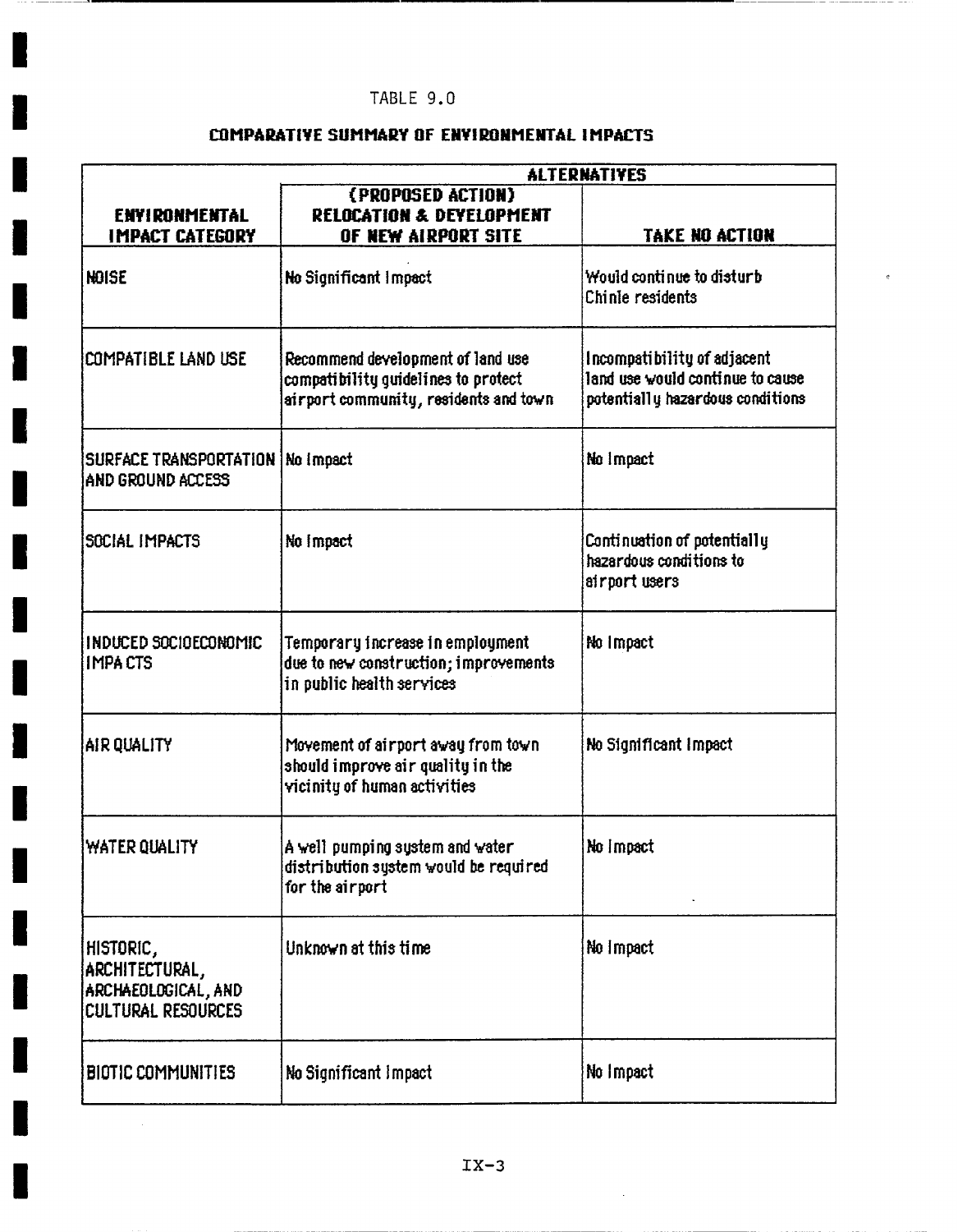### TABLE 9.0 (Continued)

## **COMPARATIVE SUMMARY OF ENVIRONMENTAL IMPACTS**

| (Page Two)                                                                                                                                                                                  | <b>ALTERNATIYES</b>                                                                                                                                  |                                                            |  |
|---------------------------------------------------------------------------------------------------------------------------------------------------------------------------------------------|------------------------------------------------------------------------------------------------------------------------------------------------------|------------------------------------------------------------|--|
| ENYIRONMENTAL<br><b>IMPACT CATEGORY</b>                                                                                                                                                     | (PROPOSED ACTION)<br><b>RELOCATION &amp; DEYELOPMENT</b><br>OF NEW AIRPORT SITE                                                                      | <b>TAKE NO ACTION</b>                                      |  |
| <b>ENDANGERED AND</b><br>THREATENED SPECIES OF<br><b>FAUNA AND FLORA</b>                                                                                                                    | No Impact                                                                                                                                            | No Impact                                                  |  |
| <b>WETLANDS</b>                                                                                                                                                                             | Not applicable                                                                                                                                       | Not applicable                                             |  |
| <b>FLOODPLAINS</b>                                                                                                                                                                          | No Impact                                                                                                                                            | No Impact                                                  |  |
| <b>COASTAL ZONE</b><br>MANAGEMENT                                                                                                                                                           | Not applicable                                                                                                                                       | Not applicable                                             |  |
| <b>COASTAL BARRIERS</b>                                                                                                                                                                     | Not applicable                                                                                                                                       | Not applicable                                             |  |
| WILD & SCENIC RIVERS                                                                                                                                                                        | No Impact                                                                                                                                            | No Impact                                                  |  |
| FARMLAND                                                                                                                                                                                    | No Impact; would remove 120 acres<br>of zoned agricultural land that does not<br>qualify as prime or unique farmland<br>of state or local importance | No Impact                                                  |  |
| <b>ENERGY SUPPLY AND</b><br>NATURAL RESOURCES                                                                                                                                               | No Significant Impact                                                                                                                                | No Impact                                                  |  |
| LIGHT EMISSIONS                                                                                                                                                                             | No Significant Impact                                                                                                                                | Yandalization of airport lighting<br>system would continue |  |
| SOLID WASTE IMPACTS                                                                                                                                                                         | No Significant Impact                                                                                                                                | No Significant Impact                                      |  |
| <b>CONSTRUCTION IMPACTS</b>                                                                                                                                                                 | No Significant Impact; any construction<br>impacts would be short term                                                                               | Not applicable                                             |  |
| The threshold of significance for the various environmental categories is defined in FAA<br>Order 5050.4A and is addressed in the text concerning these categories on the preceeding pages. |                                                                                                                                                      |                                                            |  |

 $\bar{z}$ 

 $\pmb{\epsilon}$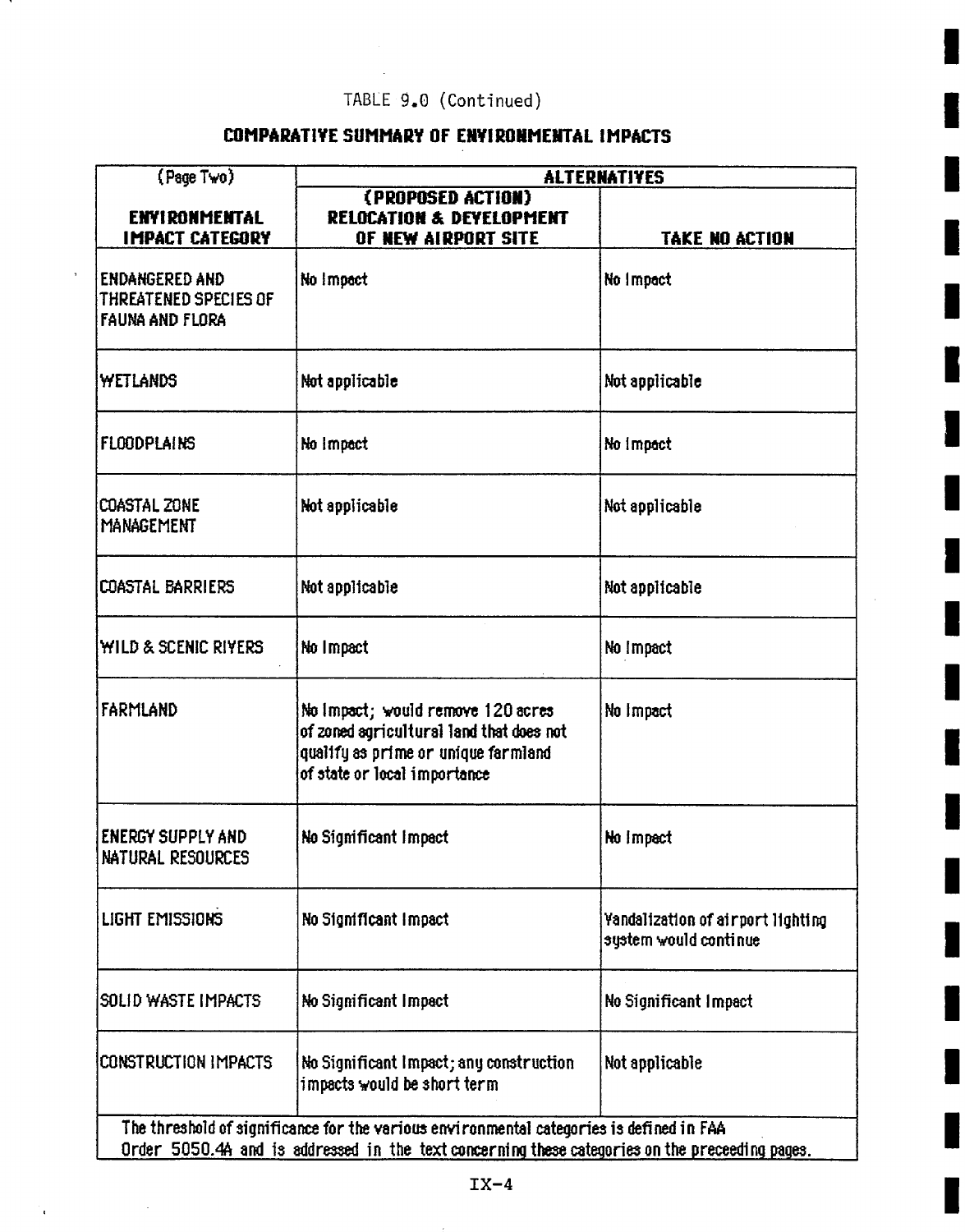# FIGURE 9.0

100-Year Floodplain Map

(To Be Added)

 $\bar{\Delta}$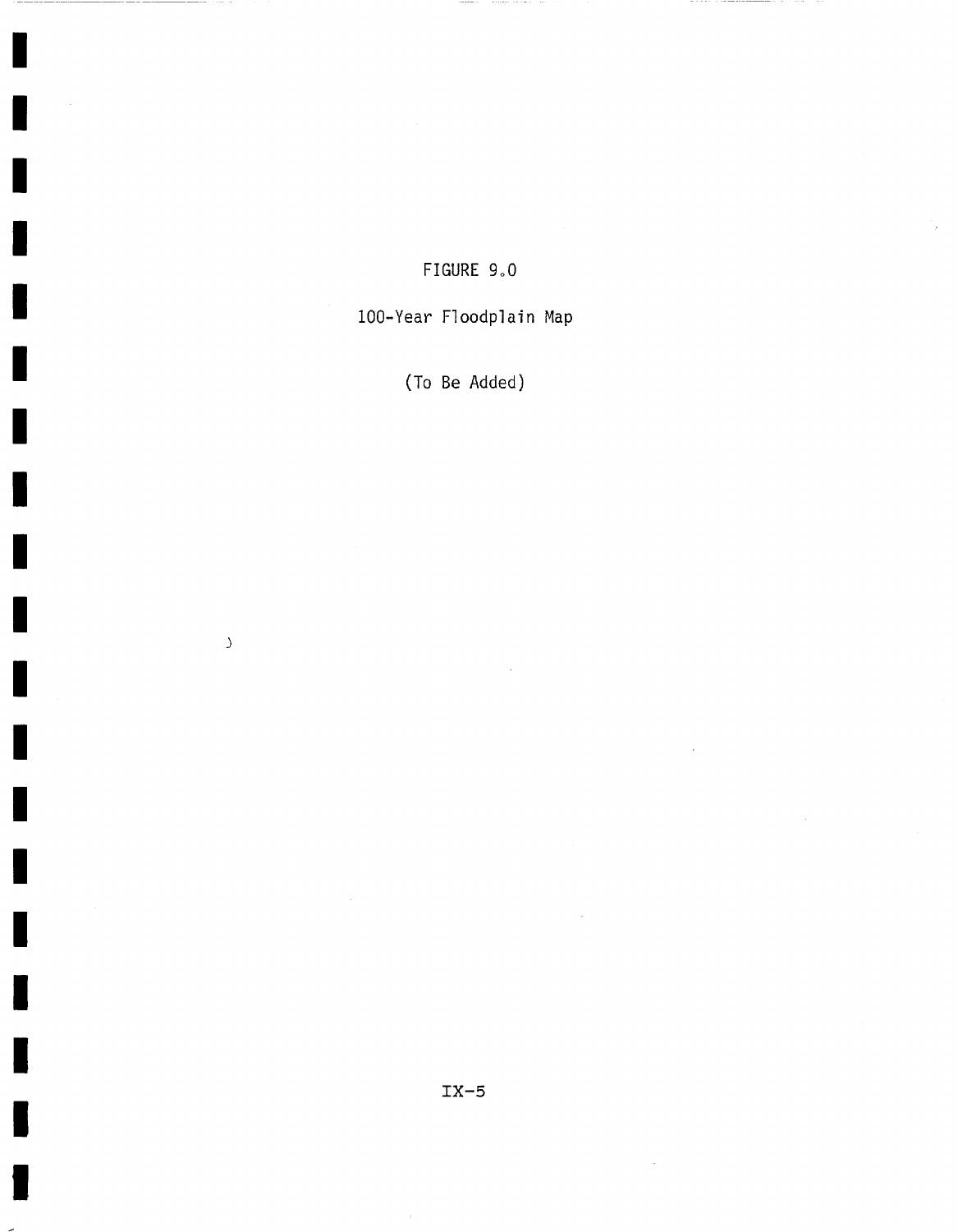operations. The forecast for the 20-year planning period is well below these levels. Thus, no noise analysis is required.

#### **Land Use**

Existinq Conditions. The existing Chinle Airport property encompasses approximately 15 acres of land. It is located within the community of Chinle and lies adjacent to U.S. Highway 191. The land immediately surrounding the existing airport site includes both developed and undeveloped property. The development includes residential tracts to the north and east, a hospital to the east, a high school, junior high school, rodeo grounds and overhead power lines to the west. All of this development is within one-half mile from the airport site.

Land around Chinle is zoned for residential and business development. Current and future land use in the area is not compatible with airport operations and existing development is not located a reasonable distance from the needed airport improvements to minimize possible impacts of aircraft operations. The surrounding land use is hazardous to the pilots who use the existing Chinle Airport. The facilities have been vandalized so runway lights and approach system are not in working order. The airport perimeter is not entirely fenced so people, animals and automobiles are often seen crossing the runway.

Because of the conflicting land use, disrepair of the airport facility and safety of Chinle residents, the Navajo nation agreed to move the airport to a new location.

The proposed Chinle Airport is located 3 miles southwest of town on 120 acres. Zoning of land use is agriculture which is compatible with airport operations. The surrounding land use is currently open range for grazing. Impacts between conflicting land uses and airport operations will be minimized by moving the airport to the proposed site.

Land Use Compatibility Guidelines. In order to ensure the compatibility of land uses in the vicinity of the Chinle Airport, it is desirable to develop land use compatibility guidelines in the form of an airport area plan. Such guidelines will assist in the protection of residential interests, as well as the airport's community benefits. The objectives of an airport area plan may be as follows:

- i. Allow for a full range of land uses needed to support the airport facility.
- . Plan land uses around the airport which are compatible with airport operations.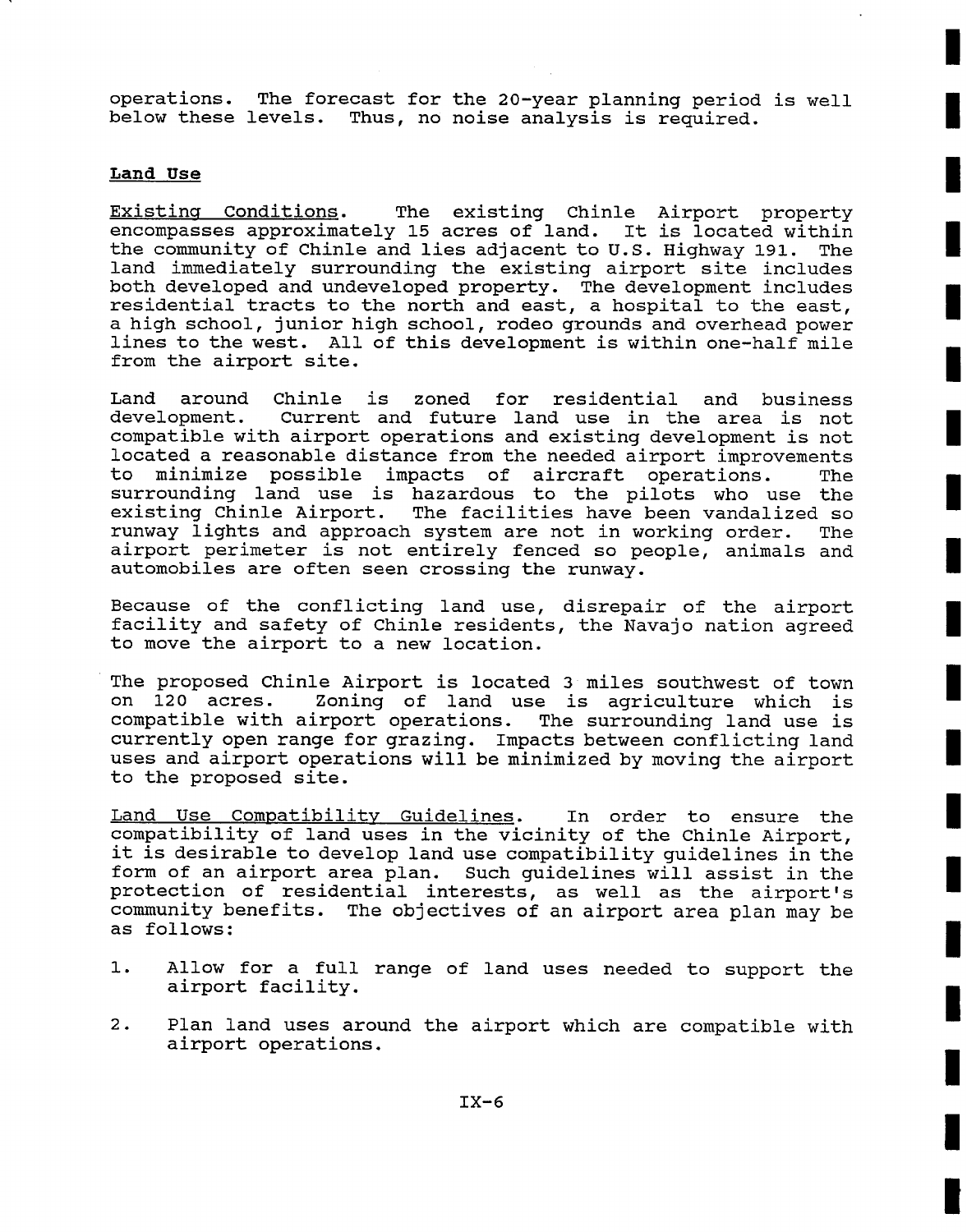- 3. Protect existing residential areas.
- **.** Encourage economical development consistent with the needs of the local economy.
- . Plan a ground transportation network which will maximize access to the airport and the directly-related surrounding area.
- 6. Encourage uses which will optimize quality employment opportunities for local residents.
- . Plan a balance of economic activities that will provide sufficient local revenues to finance required services.

To determine land use compatibility around an airfield, three primary determinants are used. These are: (i) Accident Potential; (2) Noise Levels, and (3) Hazards and Obstructions to Navigation.

Since the land surrounding the proposed Chinle Airport is undeveloped, early planning and zoning by the appropriate authorities can be done to help shape future development in the airport vicinity.

### **Affected Environment**

The recommended site for airport development is located in the Nazlini Wash area, approximately three miles southwest of Chinle, Arizona. The site is 1.2 miles west of Indian Route 27 and 3.5 miles southeast of the junction of U.S. Highway 191 and Indian Routes 64 and 7. The project area is located in Apache County on the Navajo Reservation. It is located within the Bureau of Indian Affairs (BIA) Western Agency, Chinle Chapter, on unplatted Tribal Trust Land (see Figure 2.0 and 2.1 in Section II).

The area of proposed development is flat with alluvial and aeolian deposits. It is bounded on the east by the Nazlini Wash and on the West by U.S. Highway 191 North. Elevation in the area is from 5,520 to 5,553 feet. The immediate project area has an effective gradient of 0.33%.

The Nazlini Wash is a dry streambed with alluvial deposits. The banks are lined with tamarisk. Other vegetation includes shodscale, Russian thistle, globemallow, Indian rice grass, cheatgrass and other various grasses.

The land in the project area is zoned for agriculture, which is compatible with airport operations. Current surrounding land use is open range for grazing. There are no residences, community services or commercial or industrial activities in the vicinity of the proposed site. No plans for development have been made. The